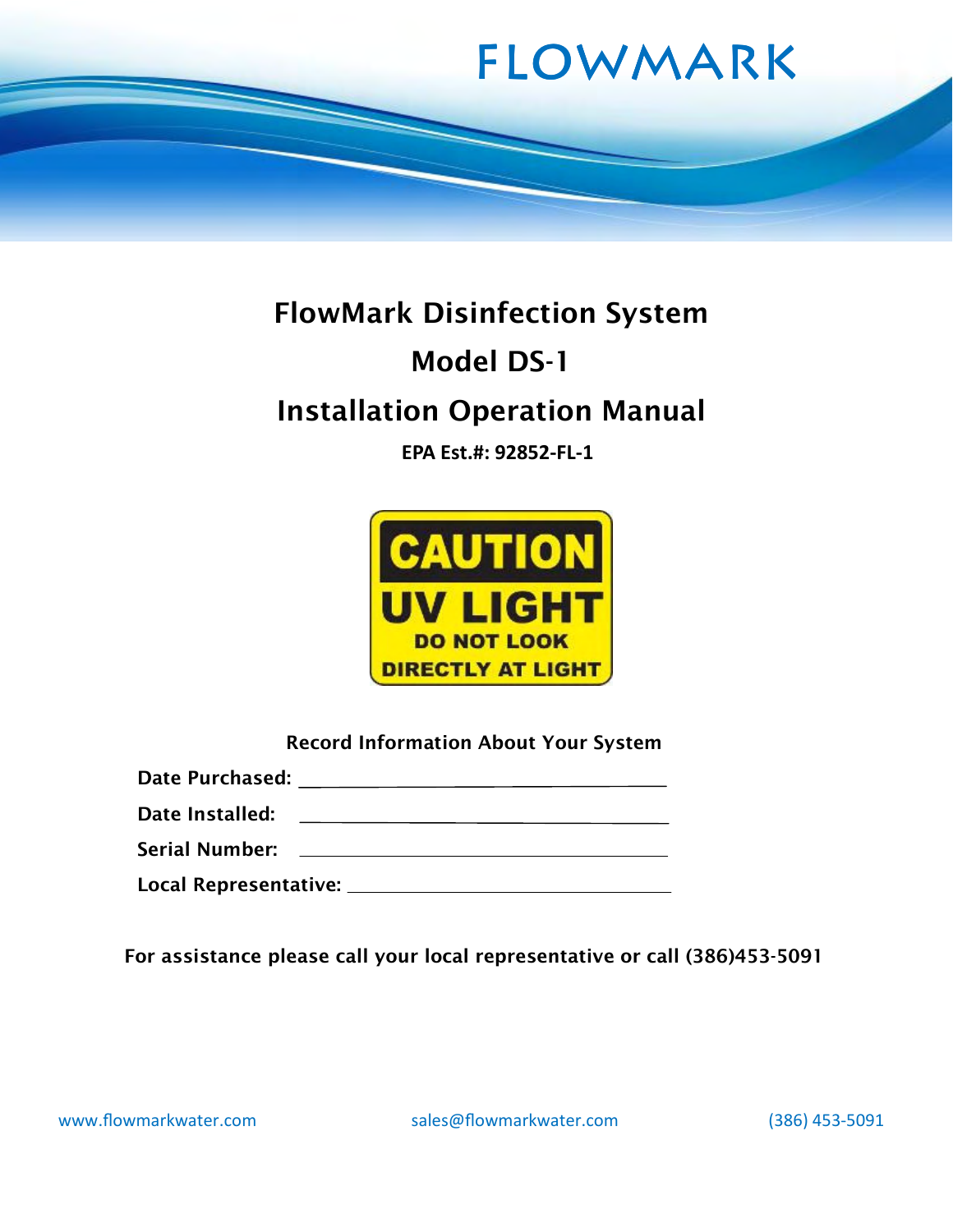# Check Contents:

Please inspect the package for the following contents and any damage that may have occurred during shipping.

- 1. FlowMark DS-1 Controller
- 2. 20 feet 1/8th" Tubing
- 3. Ceramic Diffuser
- 4. Installation Manual



# Selecting Diffuser Location

For best results the ceramic diffuser should be submerged in the cooling tower sump near the pump intake but not directly on the intake screen. If the diffuser is placed directly on the pump intake screen pump cavitation (noise) may result.

Caution: The ceramic diffuser is very delicate and will break easily if handled incorrectly. Handle with care.

Clamp Tubing to Diffuser: The clear tubing should be secured to the 1/8" barb fitting on the ceramic diffuser to avoid it from falling off in the tower sump. Use small cable ties included to secure tubing to diffuser barb.

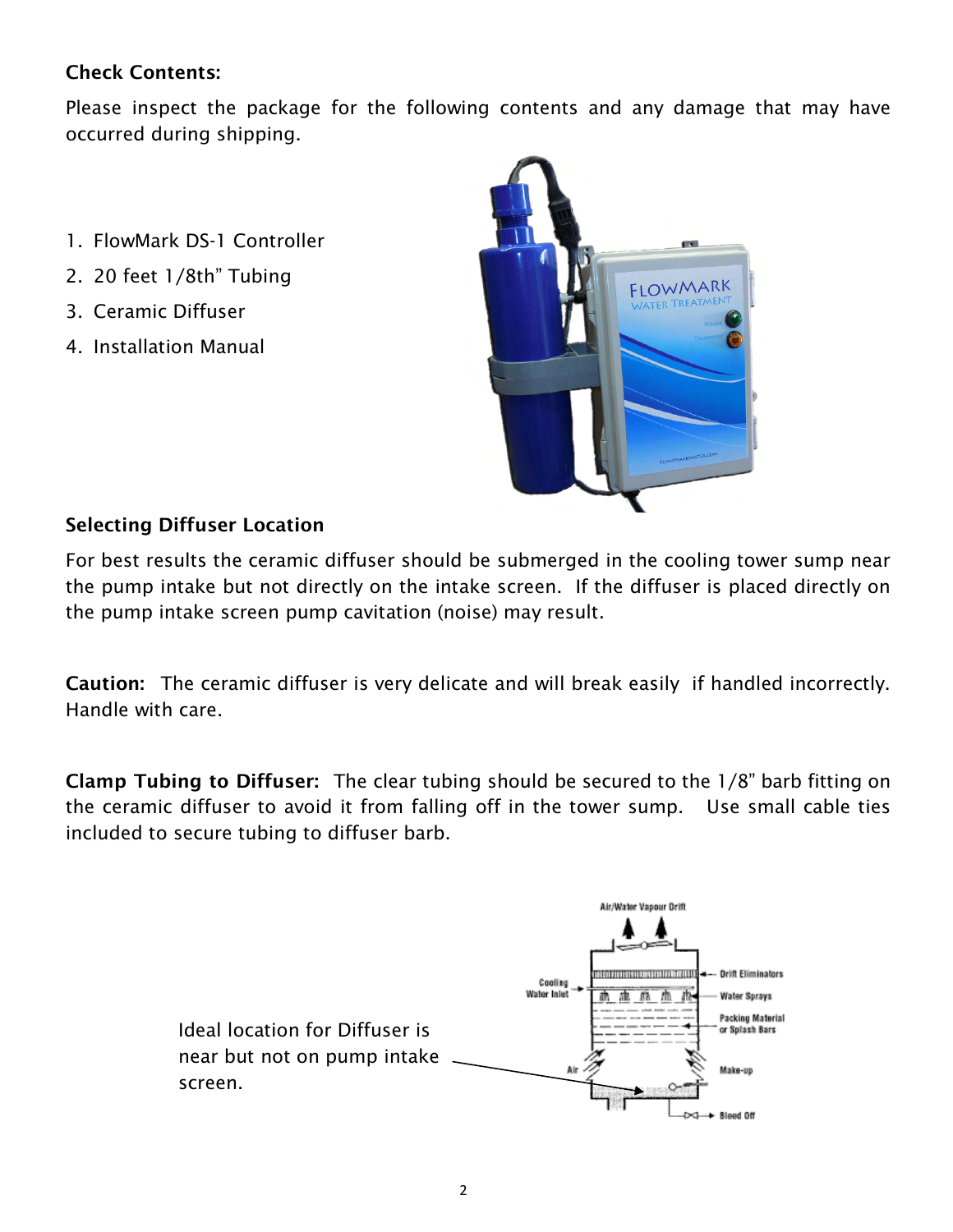# Mounting Your FlowMark DS-1 Enclosure

Select a location that is within 20 feet of the diffuser location in the tower as the tubing provided is 20 feet long. The enclosure if fitted with four stainless steel mounting feet and should be installed upright on a solid wall or other structure. The enclosure is rated Nema 4X (water and corrosion resistant) but an air hole has been installed on the bottom to allow oxygen to enter the internal air pump. Be sure the enclosure is at least two feet off the ground to prevent water from splashing up to the bottom and the enclosure is not lying flat on the ground where water could enter the air intake.



DS-1 Enclosure Dimensions

# Connecting and Routing the Tubing

The ozone compatible tubing connects between the blue Lamp Chamber and the diffuser so you must find an opening that will allow the tubing to enter the sump area of the cooling tower.

## Caution: Make sure you do not kink the tubing as this will restrict disinfecting gas flow to the diffuser.

If an opening is not available to route the tubing inside the tower you may have to route it under or through the cooling tower fill. If the fill is too close to the bottom of the tower a length of 1" PVC pipe will help with the install. Push the pipe straight through the tower fill and then slide the tubing through the pipe. Once the tubing has penetrated the fill you can then pull the pipe back out of the fill.



Tubing connects here.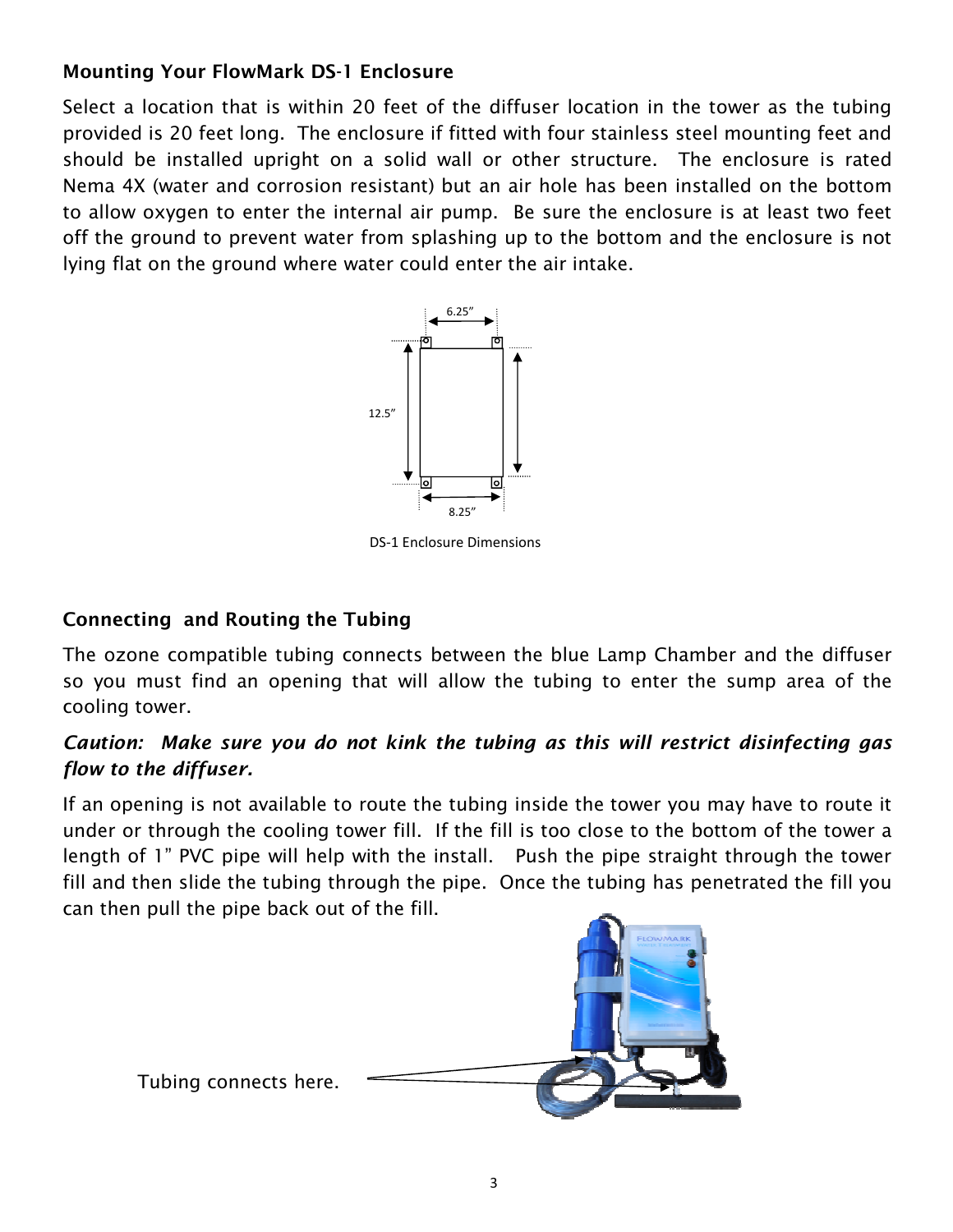#### Powering the FlowMark DS-1 System

Systems are supplied with a molded 10 foot long 120 VAC Power Cord that can be plugged into any 120 VAC wall outlet. If you choose to hard wire the unit simply cut the male plug off the power cord and wire the three wires accordingly:

White: Hot Leg

Black: Hot Leg

Green: Ground

Power Requirement: 0.5 Amps. There is a small start up power surge but once running the system draws less than 40 watts of power so it is very electrically efficient and designed to run continuously.

#### Testing the FlowMark DS-1 System

Once the unit is installed and connected to the diffuser you are ready to turn it on. Unlatch the two latches on the Controller to open the door and turn on the Blue Breaker Switch.

The Green Power Light on the face of the controller will illuminate when the system is energized. The Yellow Treatment Light will illuminate indicating the Ultraviolet Light is on. The white color barb connector at the bottom of the Lamp Chamber will also illuminate a light **Blue** color when the Ultraviolet Lamp is operating.



#### Confirm Bubbles in Tower Basin

Once the system is powered up and running for two minutes, confirm the diffuser is producing a fine screen of disinfecting gas bubbles.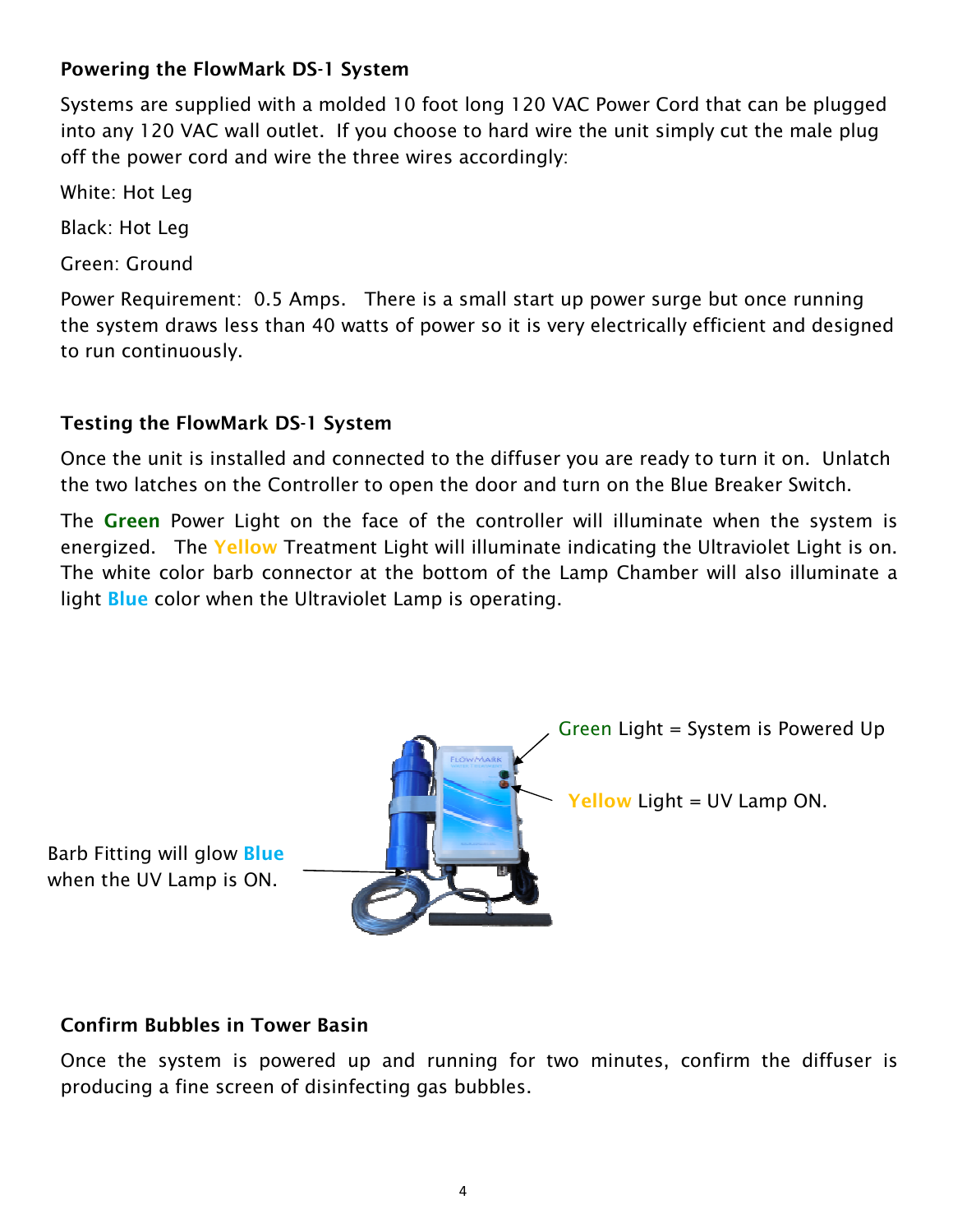#### Adjusting Disinfecting Gas Flow

The DS-1 air pump is pre-adjusted to provide 100% Disinfecting Gas flow. Should you desire to reduce the amount of gas produced simply turn the dial on the pump counterclockwise while observing the amount of bubbles discharging from the diffuser. When the two white lines are lined up the pump is at 100% air flow.

ON/OFF Switch

Disinfecting Gas Flow Adjustment

#### Diffuser Maintenance

During each cooling tower maintenance visit be sure to confirm a strong stream of bubbles are coming from the diffuser. It is possible the diffuser may need cleaning from time to time. Submerge the diffuser in Muriatic acid for a few minutes and then rinse.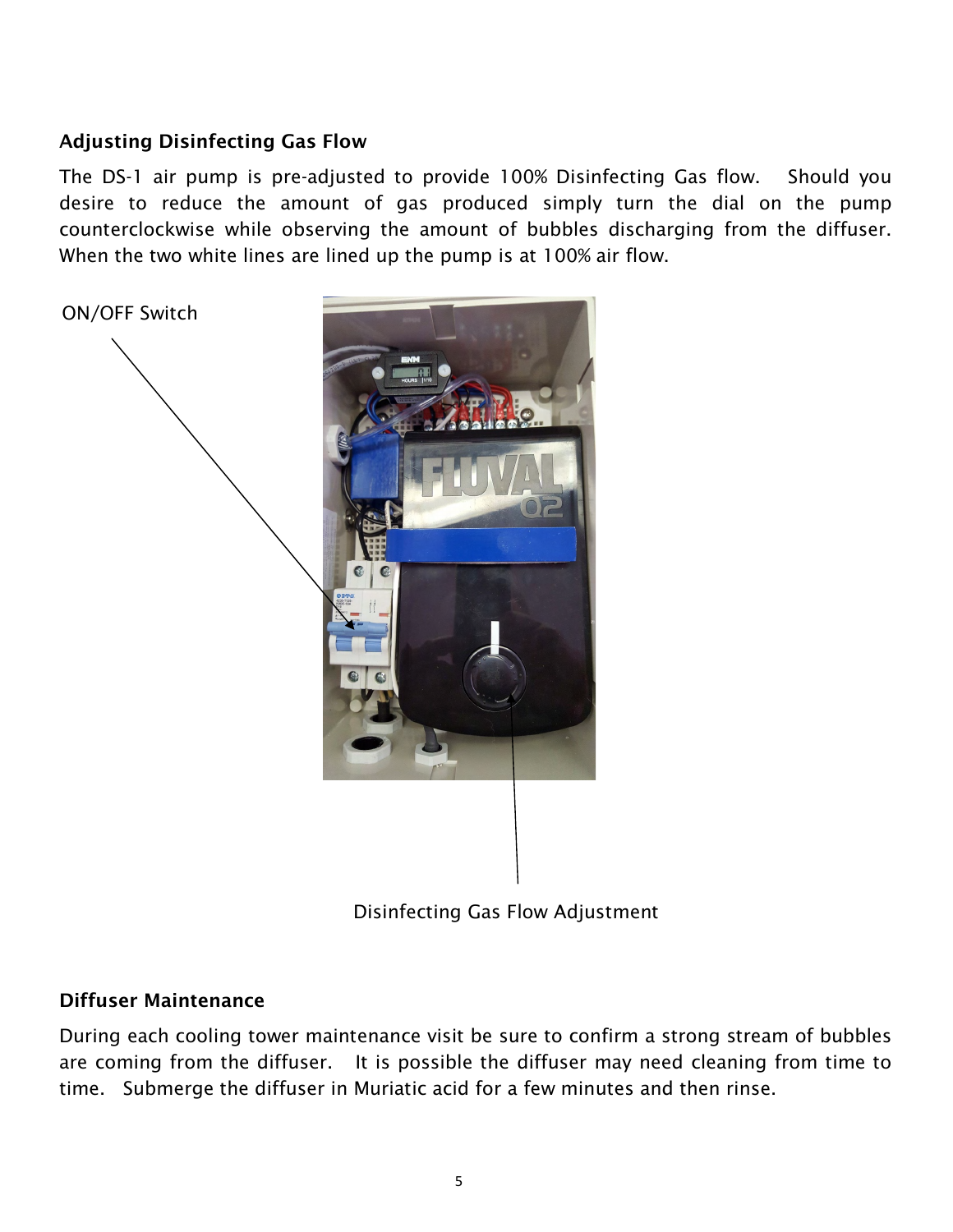#### Lamp Replacement

The blue lamp chamber contains a special Ultraviolet Lamp that splits oxygen molecules O2 into single molecules O1 that create the disinfecting gas. The useful lamp life is 8,760 hours (one year of continuous operation). After the one-year term the light will continue to shine but it's ability to split oxygen molecules is degraded so the lamp must be replaced. Order a new pre-assembled replacement lamp from your FlowMark distributor.





Warning: Do not touch the lamp glass with your fingers as damage may occur.

Warning: Do not connect the light and power the system with the lamp out of the chamber. UV light will damage your eyes and burn your skin.

There is no need to remove the blue Lamp Chamber.

- 1. Simply unplug the weatherproof 4-pin connector at the top of the Lamp Chamber.
- 2. Unscrew the Lamp from the Chamber. The Lamp was installed hand tight from the factory but may need a pair of channel lock pliers to remove it after time.
- 3. The new Lamp threads are pre-wrapped with Teflon tape. Gently insert the new lamp into the chamber and hand tighten. If pliers are used do not tighten more than a 1/8th turn.
- 4. Reconnect the 4-pin connector. Push until you feel a click. Turn ON and check light.

#### Trouble Shooting

Both Lights OFF - No Power to unit. Reset internal breaker, check service breaker and or GFI and reset.

Yellow Treatment Light Dim - UV Lamp defective or bad UV Lamp Connection. Check to see if hose barbs on UV Canister are glowing blue to confirm UV lamp is off. Replace UV Lamp and re-test.

Yellow Treatment Light OFF - Defective Ballast. Oredr new ballast from FlowMark and replace. Red wires attach to red and orange. Blue wires attach to blue and black.

No bubbles from Diffuser Stone - Check tubing connections and possible damage. Check to see if air pump is running and producing air flow. Replace air pump.